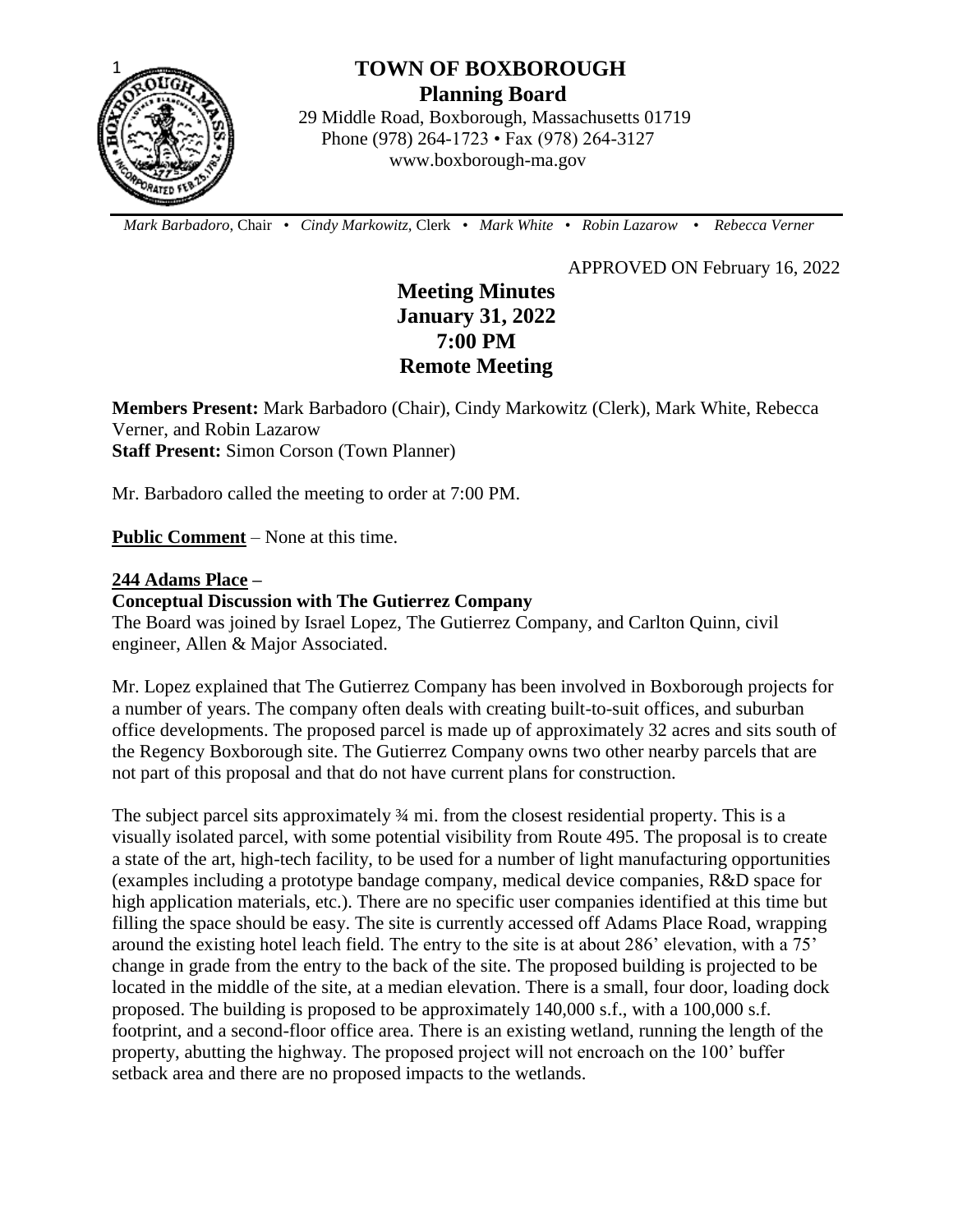Planning Board Meeting Minutes JANUARY 31, 2022 PAGE 2 OF 6

Mr. Lopez explained that the proposal includes a subsurface disposal field. There is a well on site, and the Zone 1 for it is contained within the property. The leach field location is working to be finalized. The proposal includes a request to reduce the amount of parking required on site, to that which is commensurate with what is necessary to support the proposed use of the site. This equates to approximately 290 spaces. The Gutierrez Company would not like to pave over more area than is necessary.

Mr. Barbadoro pointed out that there are lot coverage and floor area ratio requirements. The Board will be looking to make sure a development on this lot meets these requirements due to this being a particularly sensitive area, including being in the Aquifer Protection District.

In response to a question from Mr. Barbadoro, Mr. Lopez stated that the site is accessed using an easement right of way from the hotel.

Ms. Markowitz asked why The Gutierrez Company is proposing to build on this area when there are a number of currently unoccupied office spaces available. Mr. Lopez stated that this lot will allow for special R&D light manufacturing components, such as a high bay with 32' clearance space, a loading area, and an office space. He noted that the proposed laboratory space will not necessarily include chemicals.

In response to a question from Ms. Verner regarding the amount of the parcel proposed to be disturbed, Mr. Lopez stated that the intention is so comply with the FAR requirements, with a 0.1 FAR ratio proposed. The proposal will stay below the bylaw requirement of 30% maximum disturbed area, with a total proposed 27%.

In response to a question from Ms. Lazarow regarding how the project proposes to incorporate sustainability practices, Mr. Lopez stated that the project will meet all construction material and code requirements. The capacity and ability for solar panels, EV charging stations, increased green space, and the reduction of impervious surface through reduced parking will be explored.

Francie Nolde stated that the State is attempting to reach net zero for all new buildings. She asked about other options to make this a net zero building. Mr. Lopez stated that the group is open to suggestions. The company will manage construction of the project inhouse.

In response to a question from Diana Lipari regarding if the intention is to begin construction without a user, Mr. Lopez ideally construction would begin after a tenant is found, but it may begin before. The company has taken an educated guess that the demand for water usage for the facility for the average customer, arriving at approximately 7,000 gallons/day for drinking water and the disposal field. Engineers have been working to design a proper Title V disposal system for the site.

Barbara Salzman explained that Massachusetts' building codes will be changed within approximately one year. She hopes that the group will look into building for the new net zero code.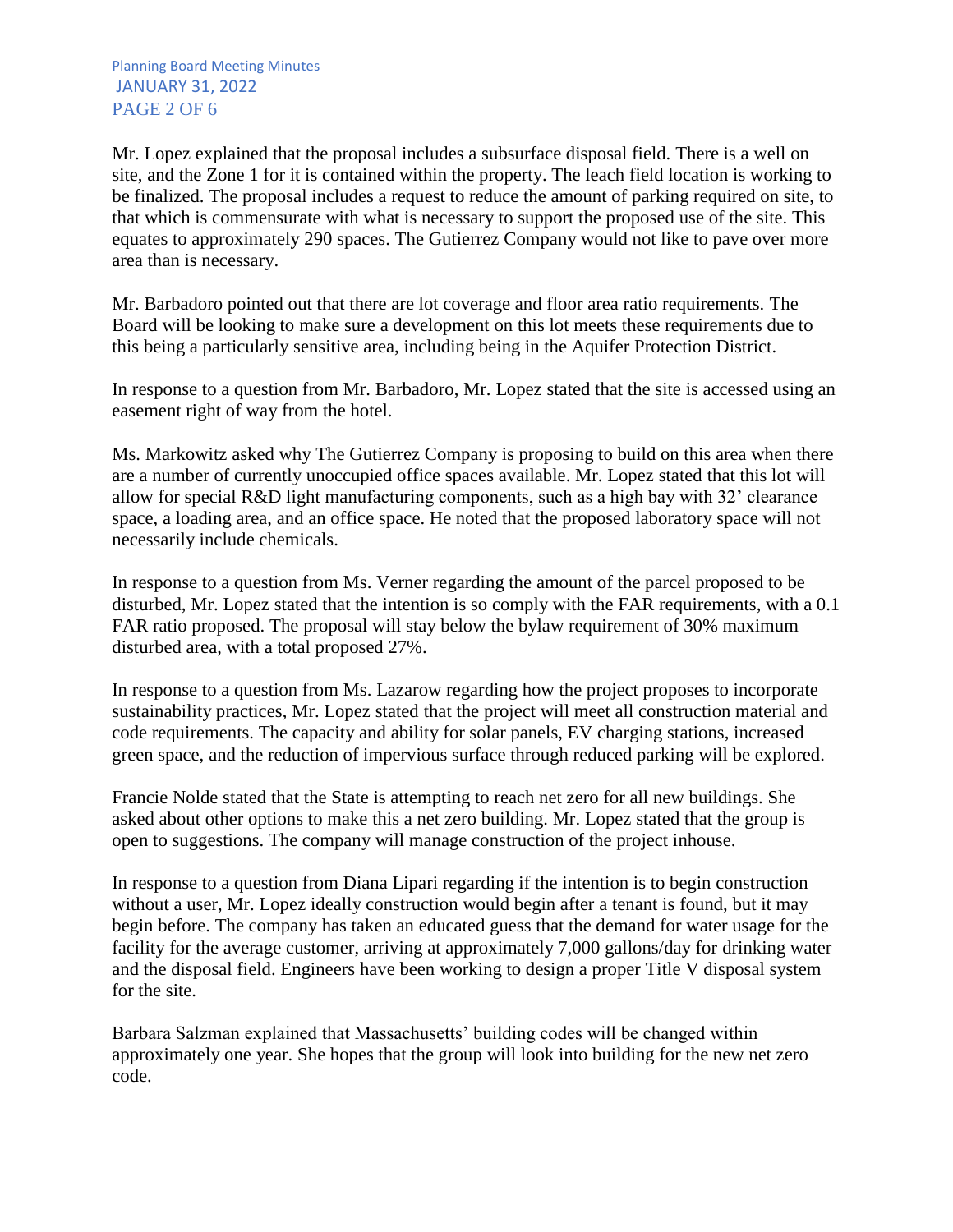Rita Grossman noted that this parcel is listed as a priority parcel in the Town's Open Space and Recreation Plan due to its high value as wooded upland for water recharge and carbon storage. Clearcutting of the site would cause a loss of thousands of pounds carbon retention.

In response to a question from Mr. White, Mr. Lopez stated that the timeline is to put together a site plan application in early spring to present to the Planning Board.

In response to a question from Mr. White, Mr. Lopez explained that the Regency has several wells. The Regency sits within Zone 1 for the well and a portion of the proposed driveway would also be located within this.

In response to a question from Ms. Nolde, Mr. Lopez stated that the group will work with the topography and grading of the site to locate the building and entry properly.

In response to a question from Mr. White, Mr. Lopez stated that he plans for this to be a by-right application, and that there will be a request regarding the proposed reduced parking. The group will be working with DEP on permitting for the well.

Hugh Fortmiller stated that it is important for the Town and Planning Board to understand who the tenants for this building may be regarding how water use and waste are handled. Mr. Lopez stated that there is not currently any plan to use processed water that needs to be hauled away, or chemicals.

In response to a question from Mr. Barbadoro, Mr. Lopez explained that The Gutierrez Company has owned the land since 2001, showing a long-term vision of the company to build at the right time. The original plan included a vision for an office park. However, this vision has since changed, and The Gutierrez Company believes that this type of proposed use will be complimentary to Boxborough's portfolio of business uses.

In response to a question from Ms. Markowitz regarding how market demand may change in the future and how the building would support this, Mr. Lopez stated that the trend has been strong in terms of manufacturing buildings. The amount of office space in this building could be increased, if needed.

Mr. Barbadoro made a presentation regarding the history of this area. He noted that there is not meaningful access from the frontage to the buildable area of the lot. A special permit may be needed to access the lot using the existing easement. He also noted that the hotel's sign is located on The Gutierrez Company's property. The boundary of the aquifer in this area may not be adequately mapped. The Planning Board requested money to delineate the aquifer more properly, but this was not approved by the Select Board. If the floor area ratio requirement was adopted between 1984-1988 then this was satisfied by all the land held in common ownership by InnCorp when it owned all of the property of this lot and the hotel lot. He suggested that The Gutierrez Company's lawyer look at the deeds for the properties.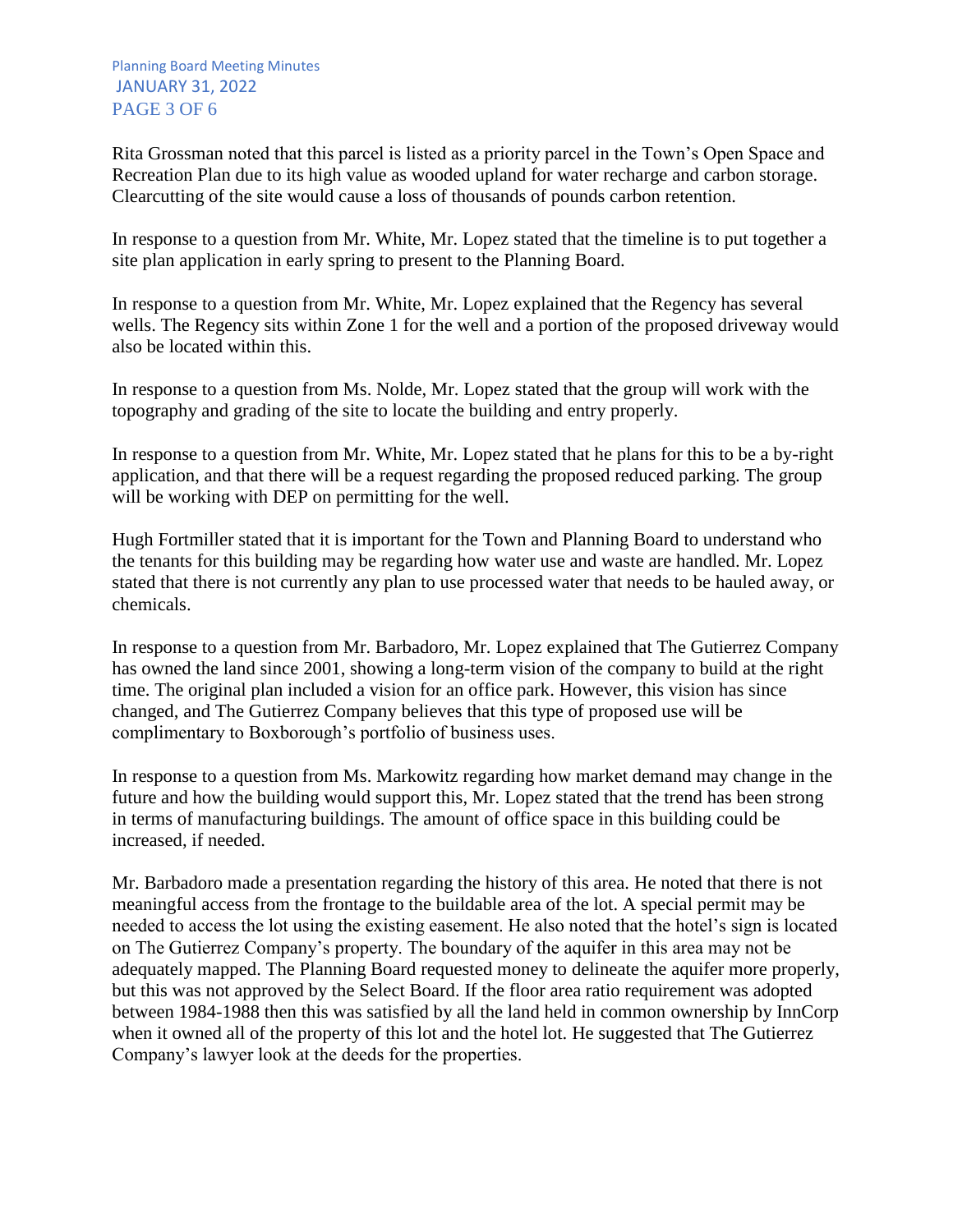Mr. Barbadoro stated that it is important to Boxborough to become a sustainable community. He noted that solar placed on the building and orienting the building for increased solar gains will be important. Keeping the water as clean as it can be, and keeping the green spaces open for wildlife will also be important. He noted that the hotel has a lot of existing parking, and this site could consider sharing some of that parking.

Ms. Verner also mentioned potential pervious paving, and planting islands in the parking lots as welcome ideas.

Owen Neville stated that the 60 rooms were never actually added to the hotel, which may impact many of the requirements previously noted by Mr. Barbadoro.

In response to a question from John Nolde, Mr. Lopez stated that the intention is for The Gutierrez Company to develop and hold this property. The proposed number of employees for the building is approximately 200-225.

## **Massachusetts Bay Transportation Authority Communities**

Ms. Markowitz explained that, as part of the Housing Choices Act, there is a provision for multifamily housing in all communities designated as an MBTA community. Boxborough is considered an adjacent community. The intention is to provide increased capacity of the amount of multifamily housing near transportation hubs. The provision is for a 50-acre area, or approximately a ½ mi radius from existing MBTA stations, at a density of 15 units/acre. There is a formula requiring that communities have 10% of their housing inventory, or 750 units, apply. The area must be zoned for that potential capacity. The State is proposing to provide technical assistance to communities to determine how best to achieve this. The Select Board is required to provide a response to the State that Boxborough is aware of this by May and identify an action plan by the end of the year. The State is currently accepting comments on this item. If towns decide not to participate they will not be eligible for certain State funding sources.

Mr. Corson explained that a good example of a community this is designed for is Newton, which has a lot of MBTA stations and no multifamily housing. The Town can connect the Board with someone with better understanding of these guidelines.

Ms. Markowitz explained that the State's intent seems to be to spread this requirement across all communities, so that all bear the burden. Mr. White noted that one-size-fits-all sounds good but does not work for Boxborough necessarily. This is open for comment and he believes the Town needs to reach out to further discuss this.

Ms. Lazarow suggested the possibility of creating a coalition of similar sized towns for consulting on this matter.

Ms. Lipari explained that there will be an MMA webinar on this topic within the next couple of weeks. These do appear to be draft regulations that are open to comments. This deals with creating multifamily zoning by right and allowing the space to build them into the future; existing units in an area will count toward the total.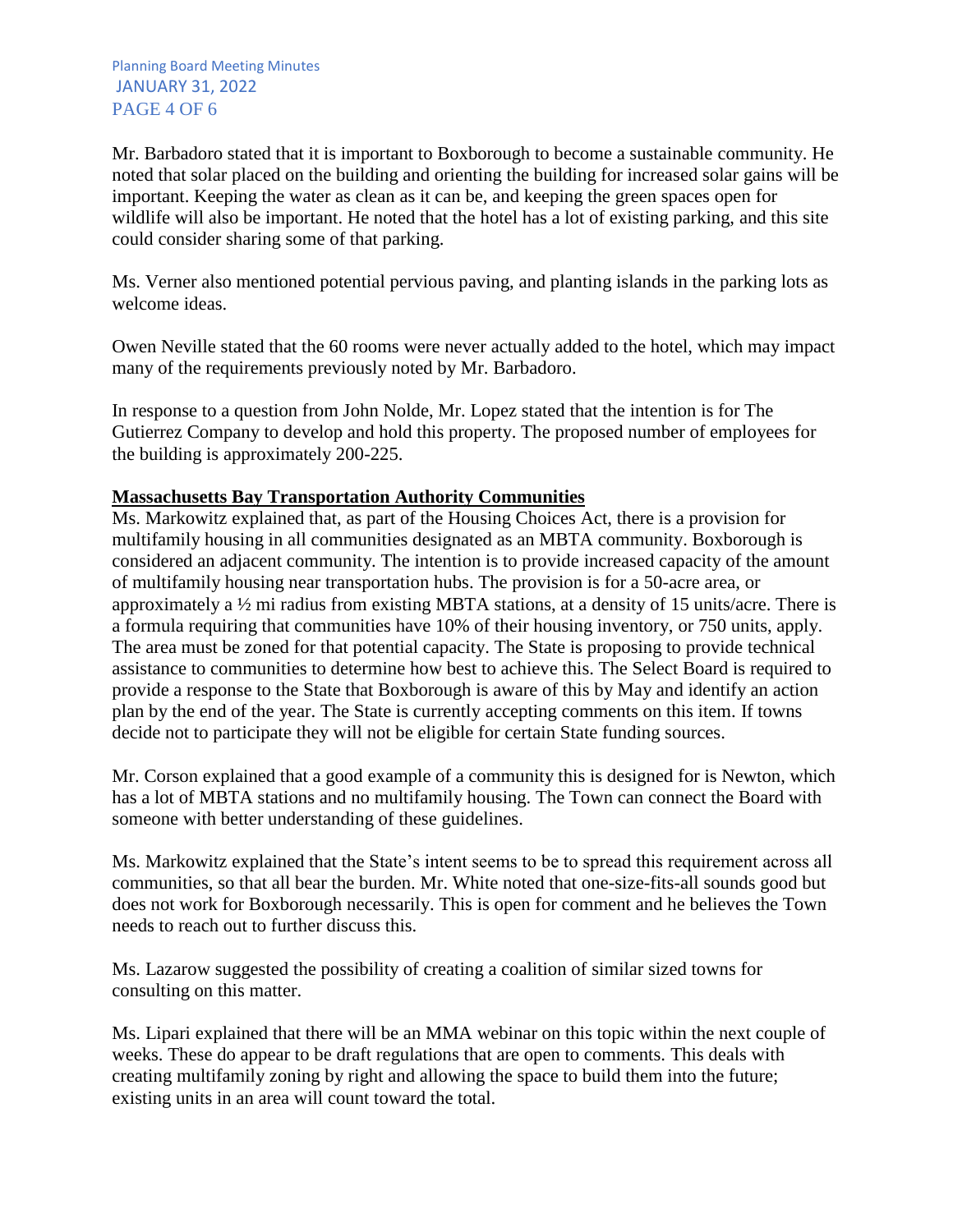Ms. Markowitz explained that there is already one district in Town where multifamily units are allowed by right. This is a small area and there are currently two existing buildings.

Ms. Verner suggested contacting the towns of Harvard and Lancaster, as they are similarly sized.

Ms. Lazarow stated that the requirements do not seem scaled properly for the size of certain towns. She asked if the Select Board could contact KP Law regarding if they are looking into this for other similarly sized towns. Ms. Lipari suggested asking Interim Town Administrator Terenzini.

The Board agreed to compile comments by the end of February.

## **Administrative Business**

**Meeting Minutes** None at this time.

## **Correspondence and New Business**

The Board received a number of correspondence letters regarding 95 and 105 Sargent Road. Mr. Barbadoro asked that these items be placed in the packet for the next meeting. The Planning Board has asked that the Select Board formally express interest in purchasing 95 Sargent Road. Mr. Corson stated that the ongoing process is to understand if the notice given was sufficient.

Mr. White moved to adjourn the meeting at 9:10 pm. Ms. Lazarow seconded. Roll call: Barbadoro – aye; White – aye; Lazarow – aye; Verner – aye; and Markowitz – aye. Unanimously passed.